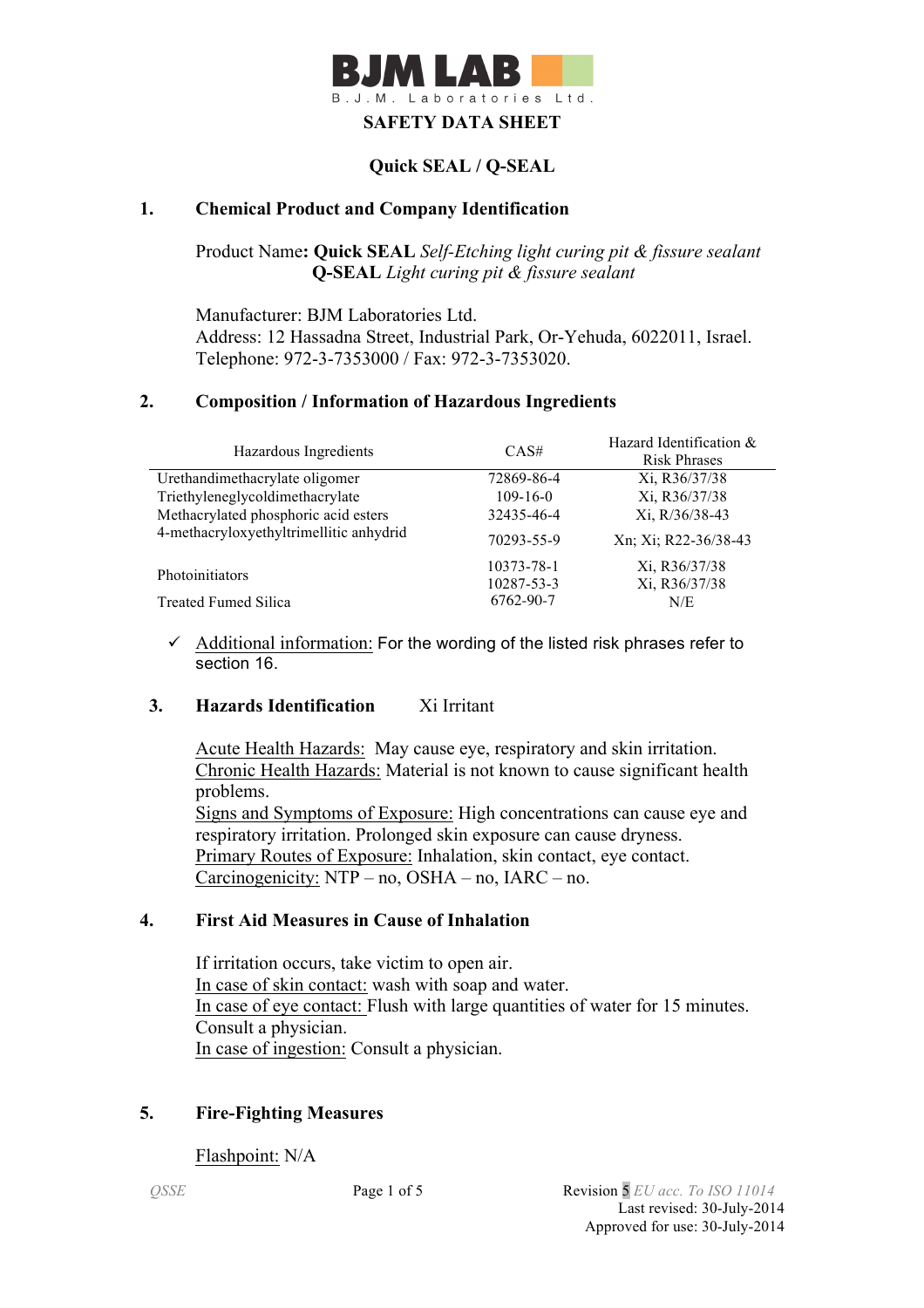

Extinguishing Media: Carbon dioxide, water spray, foam or dry chemical. Special Fire Fighting Procedures: Avoid a direct jet of water.

Unusual Fire and Explosion Hazards: None.

## **6. Accidental Release Measures**

 Environmental Precautions: Avoid seepage into suvers and water supplies. Clean-Up Procedure: Contain spill and pick up material with a suitable absorbent material. Place absorbent into a container for later disposal. Clean spill area with detergent and water.

## **7. Handling and Storage**

 Handling: No special measures necessary if handled according to instructions. Storage: Keep container tightly closed when not in use. Store in a cool, dry location. Keep material in original packaging.

## **8. Exposure Controls/ Personal Protection**

 Exposure Controls: Use only in well ventilated areas. Hand and Skin Protection: Avoid unnecessary skin contact. Wear latex gloves when handling. Hygiene Measures: Remove spilled material from skin and clothing. Do not eat or drink when handling this material.

## **9. Physical and Chemical Properties**

Appearance: White paste. Odor: Specific odor. Boling Point/ Range: N/A Evaporation Bate (water = 1):  $N/A$ Vapor Density ( $Air = 1$ ):  $N/A$ Solubility in Water: Insoluble

# **10. Stability and Reactivity**

 Stability: This material is stable. Hazardous Reactions: None if handled according to directions Hazardous Polymerization: May occur. Conditions to Avoid: Heat; UV-light. Incompatibility: Free radicals, reducing agents, heavy metal ions. Hazardous Decomposition Products: Carbon dioxide, carbon monoxide, acrylic decomposition products, depending on conditions of heating and burning.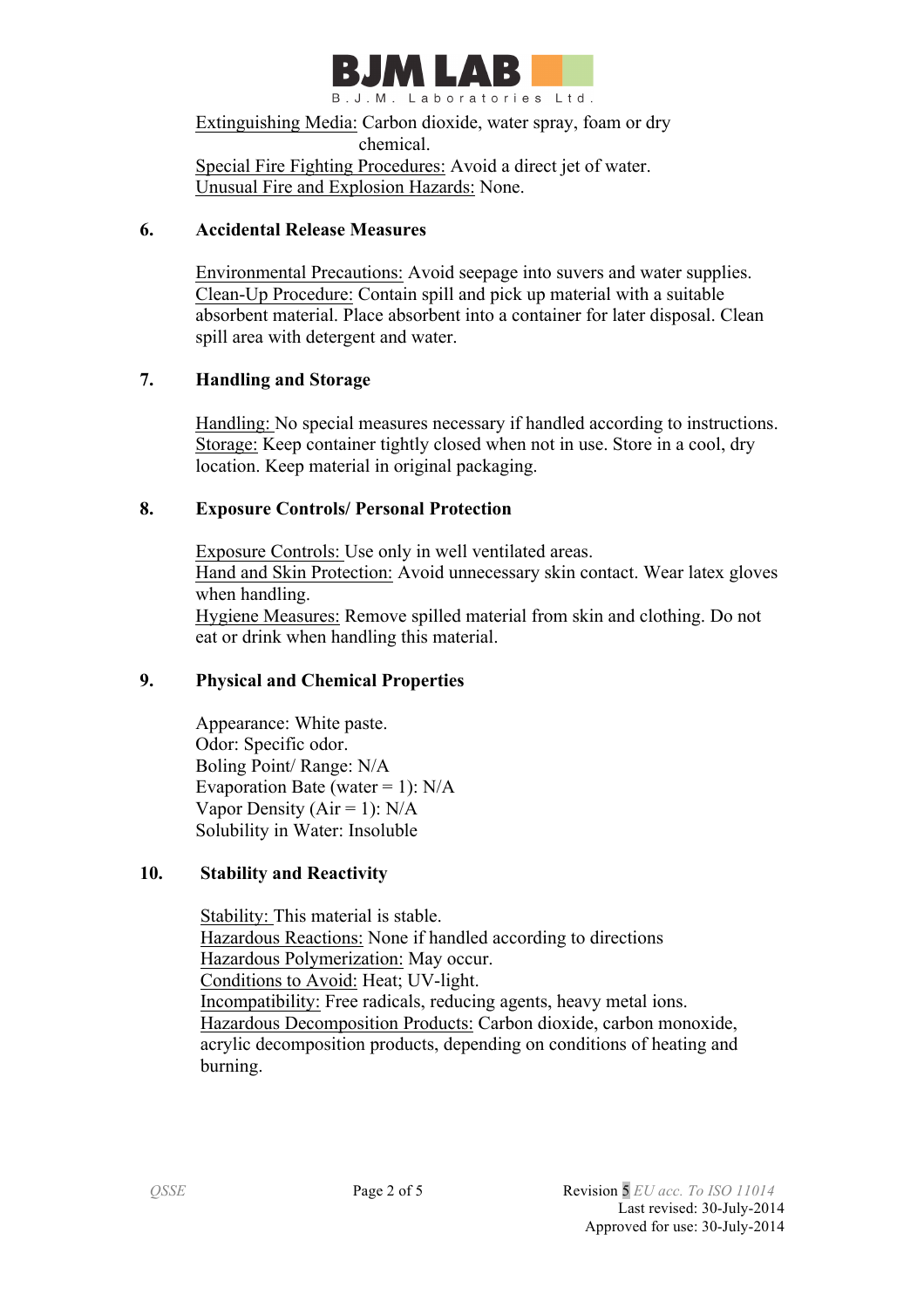

### **11. Toxicological Information**

Acute oral toxicity: LD50 (rat) > 5000 mg/kg Irritation of Skin: Dryness and Irritation possible upon prolonged exposure. Allergic Effects: Methacrylate sensitive individuals may exhibit an allergic reaction.

### **12. Ecological Information**

 Do not discharge into suvers or water supplies. Environmental persistence and degradability: No data available. Ecotoxicity: No data available.

### **13. Disposal Considerations**

 May be disposed of in landfill or incinerator In accordance with local, state and federal regulations.

## **14. Transport Information**

| 14.1 Transport at land | <b>ADR</b>             | <b>RID</b>       |
|------------------------|------------------------|------------------|
|                        | UN Number              | Kemler<br>Number |
|                        | Packing Group          |                  |
|                        | Proper shipping name   |                  |
| 14.2 Transport at sea  | <b>ADNR</b>            | <b>IMDG</b>      |
|                        | UN Number              |                  |
|                        | <b>EMS</b>             | <b>MFAG</b>      |
|                        | Packing Group          |                  |
|                        | Proper shipping name   |                  |
| 14.3 Air transport     | <b>ICAO / IATA-DGR</b> |                  |
|                        | UN Number              |                  |
|                        | Proper shipping name   |                  |
|                        | Subsidiary Risk        |                  |
|                        | Labels                 |                  |
|                        | Packing Group          |                  |

 U.S. DOT Shipping Name: Not Regulated U.S. DOT Hazard Class: None U.N/ N.A. Number: None U.S. Dot Packing Group: None Other: Not considered hazardous cargo.

## **15. Regulatory Information**

This product requires classification according to the criteria of EC. The product is a medical device according to the EC-directive 93/42.

15.1 UN Number 15.2 National regulations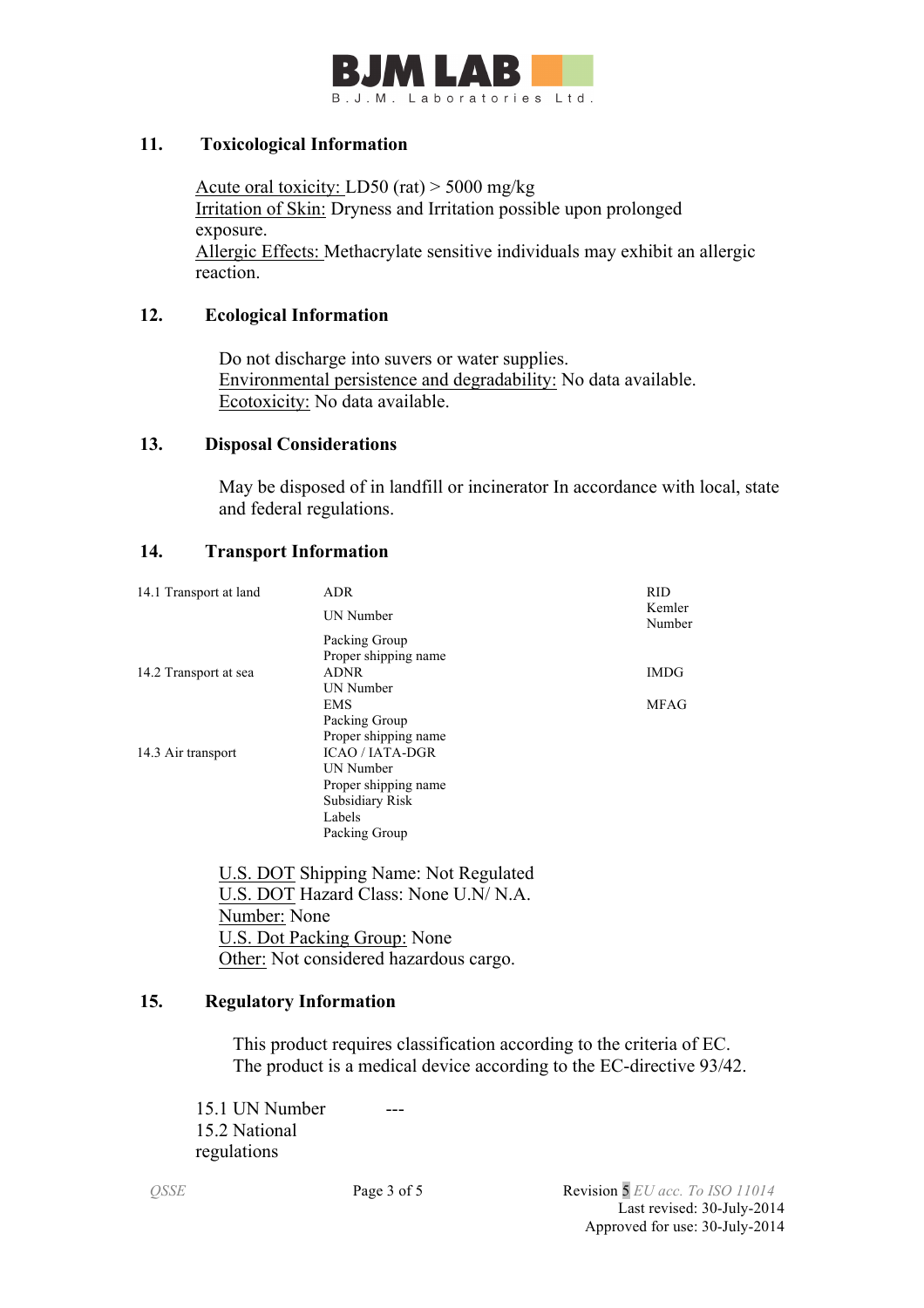

15.3 EU number 15.4 Hazard symbols



15.5 Hazard designation Xi: Irritant. Contains 4-Methacryloxyethyltrimellitic anhydride. 15.6 Risk phrases **R: 22, 36, 37/38, 43**  22 Harmful if swallowed. 36 Irritating to eyes. 37/38 Irritating to respiratory system and skin. 43 May cause sensitization by skin contact. 15.7 Safety phrases **S: 2, 9, 16, 23, 26, 28, 24/25, 37/39** 2 Keep out of the reach of children. 9 Keep container in a well-ventilated place. 16 Keep away from sources of ignition - No smoking. 23 Do not breathe vapour. 26 In case of contact with eyes, rinse immediately with plenty of water and seek medical advise.

28 After contact with skin, wash immediately with plenty of water and soap. 24/25 Avoid contact with skin and eyes.

37/39 Wear suitable gloves and eye/face protection.

 U.S. – O.S.H.A. Status: This material is not hazardous under the criteria of the U.S. Federal Hazard Communication Standard.

### **16. Other Information**

These data are based on our present knowledge. However, they shall not constitute a guarantee for any specific product features and shall establish a legally valid contractual relationship.

### **Relevant R-phrases**

22 Harmful if swallowed. 36 Irritating to eyes. 37/38 Irritating to respiratory system and skin. 43 May cause sensitisation by skin contact. Xi Irritant Xn Harmful.

Material should be maintained in original containers. Empty containers should not be re-used.

AN SI / NFPA 704 DATA  $Fire = 1$  $Health = 1$ Reactivity  $= 1$  Specific

This information is based on data considered accurate. However, no warranty is expressed or implied regarding the accuracy of these data, or the results to be obtained from use thereof. In no event will the